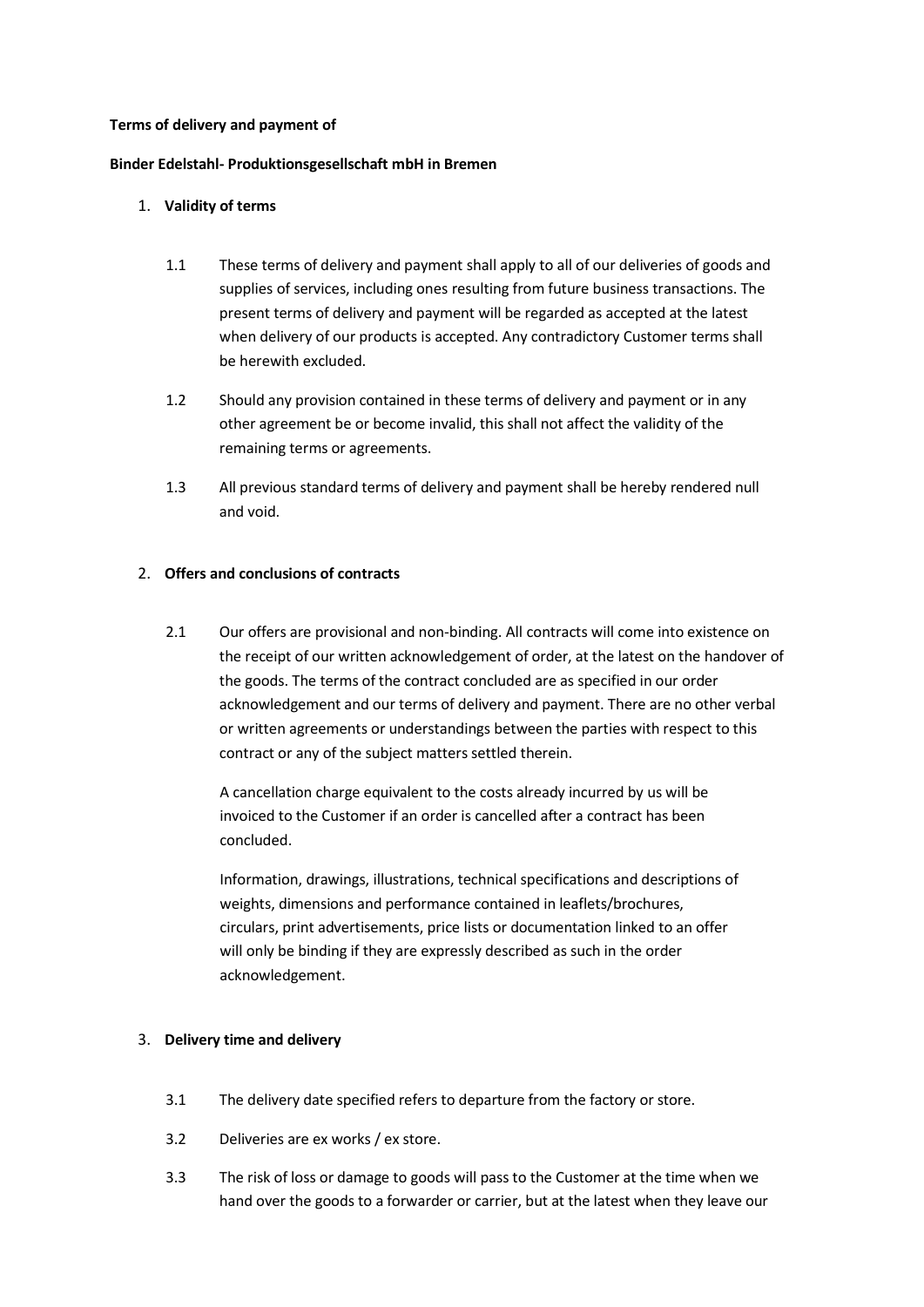factory or store. If goods are ready for dispatch and shipment or collection is delayed for reasons

beyond our control, the risk will pass to the Customer when notice of readiness for dispatch is received. Sentences 1 and 2 do not apply if the Customer is a private consumer.

- 3.4 If a delivery which we are under an obligation to make is delayed by unforseeable circumstances beyond our control (e.g. labour disputes, operational breakdowns, transport problems, shortage of raw materials, actions taken by public authorities – including all such cases affecting our own suppliers – and failures of our own suppliers to deliver punctually), we shall be entitled to withdraw from the contract in whole or in part or, at our discretion, to postpone delivery to a reasonable extent equivalent to the duration of the difficulty concerned. We shall inform the Customer immediately if such problems arise and when they cease to apply. In the event of withdrawal, any consideration already paid by the Customer will be reimbursed immediately. If the originally agreed delivery time is exceeded by more than 10 weeks, the Customer the Customer is entitled to withdraw from the contract.
- 3.5 Adherence to our delivery obligation presupposes the punctual and correct fulfilment of the Customer's obligations.
- 3.6 If the Customer suffers loss due to a delay caused by us, he is entitled to claim compensation for that delay. However, the Customer is only entitled to exercise this right if he has granted us a reasonable extended deadline in writing which we failed to meet. The amount of compensation payable for a delay will be equivalent to a maximum of 0.5% for each complete week of the delay up to a maximum total of 5% of the value of that part of the whole consignment which, as a result of the delay, is not available on time. Any further-reaching claims are hereby excluded, unless the delay concerned was due to gross negligence at least.
- 3.7 In case of deliveries on call, the quantities to be accepted must be distributed as evenly as possible throughout the relevant period, unless agreed otherwise. Upon expiry of the agreed call period, we will be entitled to deliver the entire remainder immediately. In case of a later acceptance, we reserve the right to charge the current price applicable on that day.
- 3.8 We are entitled to partial deliveries to a reasonable extent.

## 4. **Qualities, dimensions and weights**

4.1 Qualities and dimensions will be in accordance with DIN standards / material sheets, unless foreign standards are agreed upon in writing. If there are no DIN standards or material sheets, the relevant Euronorm will apply. In the absence of the latter, customary trade practice will be decisive.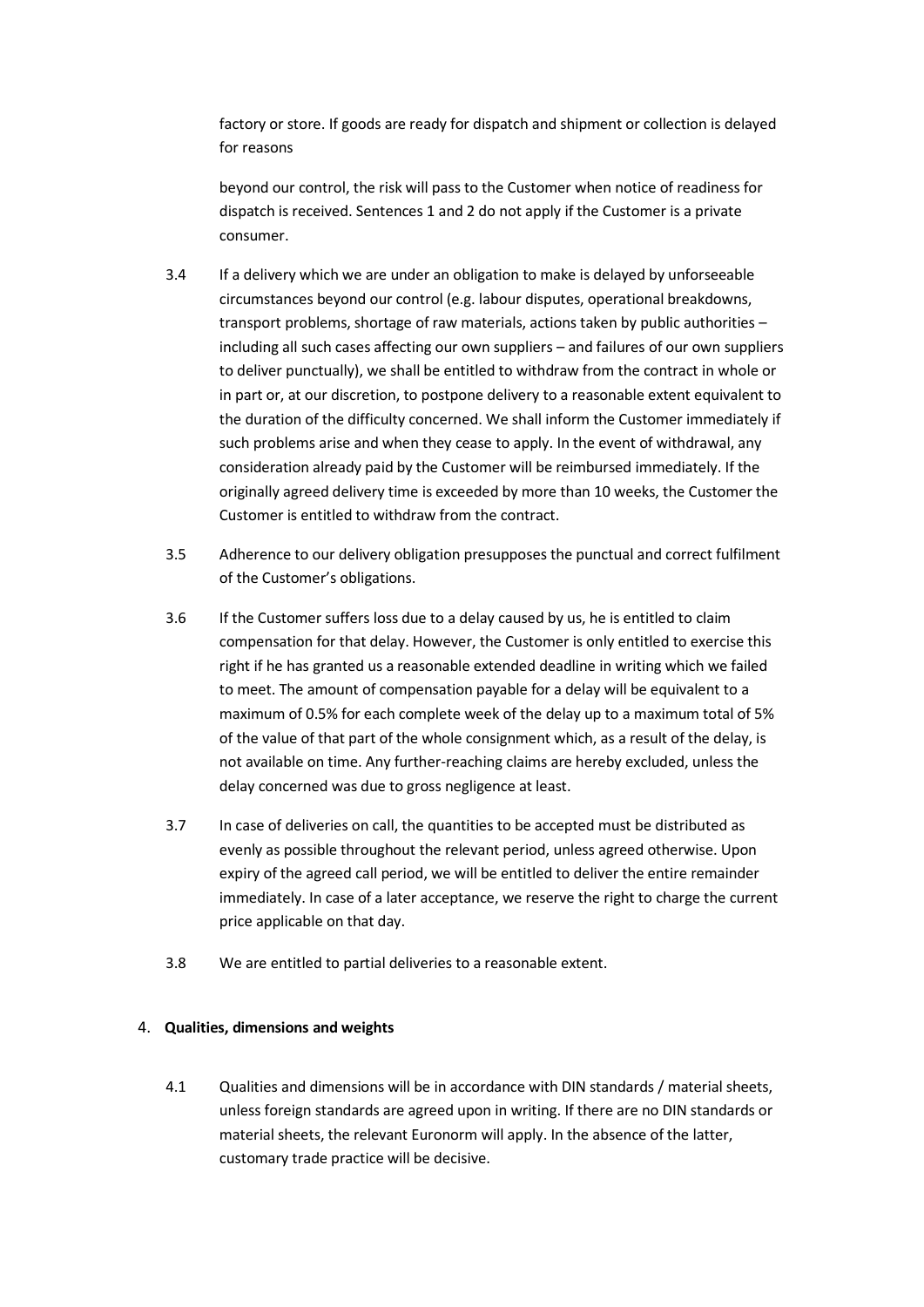4.2 As far as weights are concerned, the weighings carried out by us or our own suppliers will be decisive. Determinations of weight may only be challenged on the basis of weighings carried out by a public authority immediately after delivery. Weight deviations by up to 2% will not justify any complaint, unless the deviation is unreasonable to the Customer. As far as legally permissible, weights may be determined in accordance with DIN without any weighing. The above does not affect the additions and deductions customary in the

German steel trade (trade weights). The number of units, parcel numbers, etc. specified in the notice of dispatch are not binding in the case of goods charged for by weight.

## 5. **Acceptance and test certificates**

- 5.1 If acceptance is agreed upon, it may only take place at the delivery factory our at our storage facility immediately after notification of readiness for acceptance.
- 5.2 Restamping and restamping certificates will be charged for separately.

## 6. **Prices and payments**

- 6.1 The prices applicable are those specified by us, plus statutory VAT at the rate applicable at the time of delivery.
- 6.2 The Customer must make net payments, without any deductions, into an account specified by us (within 30 days of the invoice date).
- 6.3 A payment will not be regarded as having been made until we are able to access the sum concerned. When accepting bills of exchange or cheques, we do not assume any responsibility whatsoever for protesting or timely presentation. All expenses or other costs incurred through collection of bills of exchange or cheques shall be borne to the Customer.
- 6.4 If, in spite of a formal reminder, the Customer fails to meet his payment obligations, or if there is a substantial deterioration in the Customer's asset position, we will be entitled to demand the immediate payment of the remaining debt, even if we have already accepted bills of exchange or cheques. In such a case, we will also be entitled to demand advance payment or the provision of security and to refuse to meet our obligations until advance payment has been made or security has been provided. If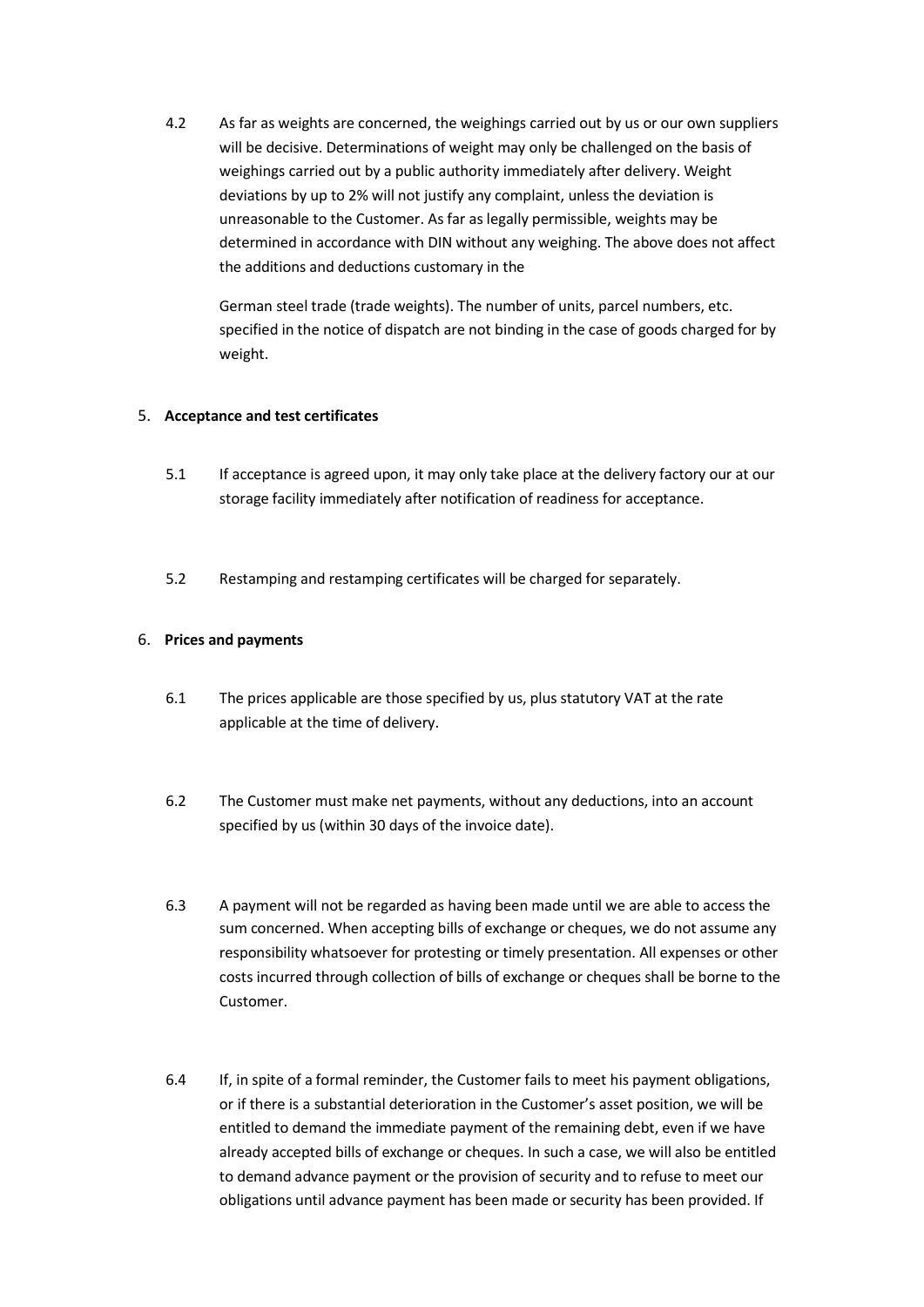our demand is not met within a reasonable period specified by us, we will be entitled to withdraw from the contract and/or – if the Customer is responsible for the breach of duty – to claim damages in place of performance.

- 6.5 Even in the event of notification of defects or counterclaims, the Customer will only be entitled to offset if his counterclaims are legally final and absolute following a judgement by a German court or if they are undisputed. If the Customer is an entrepeneur, the above also applies to a possible withholding of payment or reduction of price.
- 6.6 In case of delay, the customer does owe interest at the rate of eight percentage points above the base rate published by the Deutsche Bundesbank and the reasonable costs of judicial and extradudicial prosecution.

## 7. **Material and title defects and notification of defects**

- 7.1 Claims due to defects may only be made against us by a merchant as defined by German law (Kaufmann) if the obligations concerning inspection and notification of a defect imposed by § 377 German Council Code (HGB) have been satisfied.
- 7.2 If the Customer is not a merchant as defined above, any claims on his part concerning material and/or title defects only require immediate notification after delivery in the case of apparent defects.
- 7.3 We reserve the right to vary quantities, dimensions and forms within the scope of tolerances for deviation customary in the trade. Minor deviations in size and construction from the samples supplied as well as minor harmless defects, such as rust film, etc. will not represent grounds for complaint, unless the deviation is unreasonable to the Customer.
- 7.4 If a justified complaint is made in a timely manner, we will be under an obligation to remedy the defect. Taking into account the nature of the defect and the legitimate interests of the Customer, we will be entitled to determine the method of remedy ourselves (repair, replacement subject to the return of the goods complained about). If the Customer is a private consumer, he will be entitled to determine the method of remedy himself. If an attempt to remedy fails, the Customer may at his discretion reduce the price or withdraw from the contract.
- 7.5 In the case of sales of declassified or second-quality products, the Customer will not be entitled to any claims concerning those defects because of which the goods were declassified or reduced in price in the first place. In the case of sales "as seen", there is no guarantee. Sentence 2 does not apply if the Costumer is a private consumer.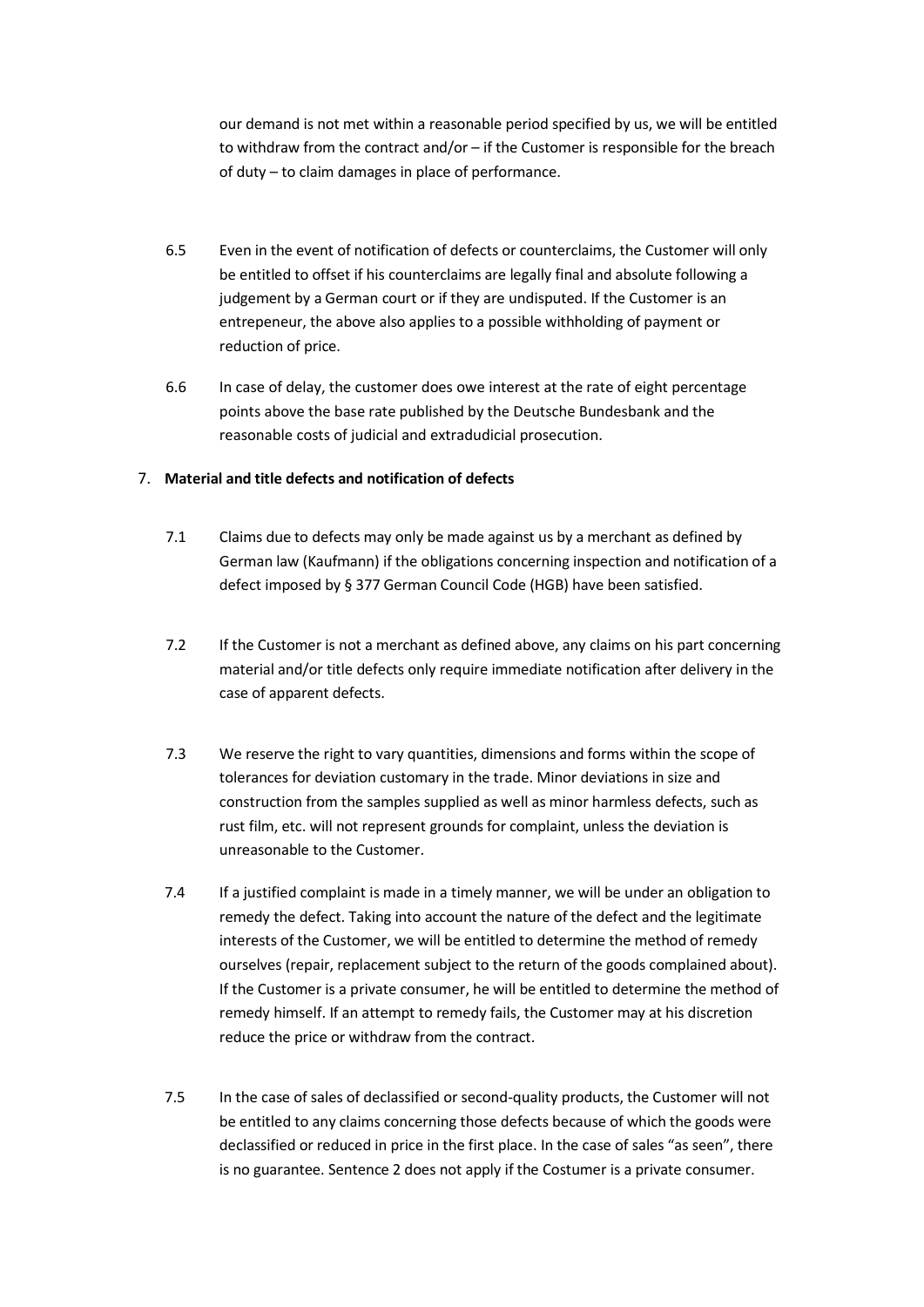## 8. **General limitation of liability**

- 8.1 We shall only be liable for damage whatever its legal ground which we or our vicarious agents have caused willfully, by gross negligence or, in case of the infringement of obligations being material for the fulfillment of the purpose of the contract, by slight negligence.
- 8.2 In cases of a slightly neglient infringement of obligations being material for the fulfillment of the purpose of the contract, our liability in terms of the amount shall be limited to damages typical for comparable transactions of this kind which were foreseeable when concluding the contract or when committing the infringement of obligations at the latest.
- 8.3 A further liability for damages as provided in 8.1 and 8.1 irrespective of the legal basis of the claim – shall be excluded.
- 8.4 Damage claims under the German Product Liability Act, due to the absence of guaranteed characteristics, and due to injury to life, limb or health, or any other compulsory legal provisions shall remain unaffected.
- 8.5 The above provision shall not be connected to a change of the burden of proof to the Customer's disadvantage.

## 9. **Reservation of title**

- 9.1 We shall retain exclusive title to all the goods delivered until all claims arising from the delivery contract have been paid in full.
- 9.2 If the Customer is an entrepeneur, paragraphs 9.2-9.4 shall apply additionally.
- 9.3 Prior to the satisfaction of all all our claims against the Customer (including all current account balance claims), whatever their legal basis, the following securities shall be provided to us. We shall release such securities upon request at our discretion, provided that the respective value exceeds our claims by more than 10%.
- 9.4 Also in the circumstances referred to in 9.3, we shall retain exclusive title to the goods. Any combination, mixing or processing shall in all cases take place on behalf of us as the manufacturer, but with no obligation on our part. If goods are combined, mixed or processed with other items not belonging to us, we shall aquire joint title to the new item, proportional to the ratio between the value of the goods and the combined, mixed or processed items at the time of combination, mixing or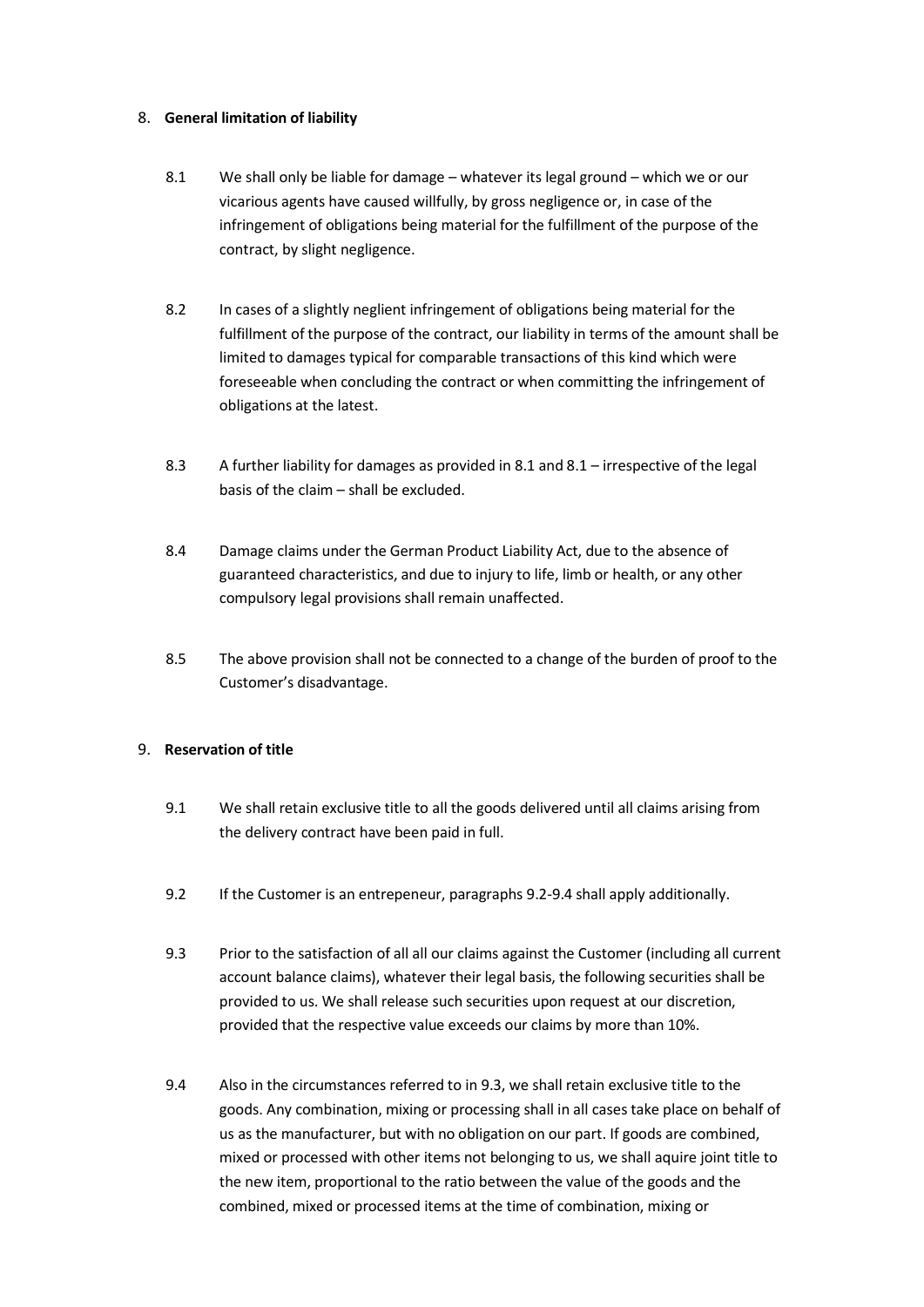processing. If our (joint) title expires as a result of such action, it is hereby agreed that the relevant proportion (based on invoice value) of the Customer's (join) title to the unitary item shall pass to us. The Customer shall hold our (joint) title free of charge. Goods to which we hold (joint) title are referred to as reserved goods in the following.

9.5 The Customer is entitled to dispose of reserved goods in the normal course of business, in particular to process and sell them, as long as he is not in arrears with his payments to us. No resale shall be permitted, however, to end customers who have excluded or limited any assignments of claims for payment against them. Any other disposal, in particular the pledging or assignement as security of reserved goods, shall not be permitted without our approval.

The Customer hereby assigns to us by way of security and with immediate effect all claims arising from a resale or other legal grounds (insurance, unlawful act) with respect to reserved goods (including all current account balance claims). If we only hold joint title to reserved goods, this advance assignement shall be limited to that proportion of the claim which corresponds to our share of the title (based on invoice value)

We hereby authorise the Customer revocably to collect claims assigned to us for his own account and in his own name. This authorisation may be revoked if the Customer fails to meet his payment obligations as agreed.

9.6 In the event of seizure or any other third-party action affecting reserved goods, the Customer shall draw attention to our title and notify us immediately.

# 10. **Special terms applicable to the processing of materials supplied (materials for contract work)**

- 10.1 The Customer must deliver materials for contract work free of charge and at his own risk. We assume no responsibility for the condition of the materials supplied or for any information about them supplied by the Customer.
- 10.2 If materials supplied by the Customer turn out to be unusable or difficult to process, or if damage to them has to be repaired, the Customer must reimburse us for any additional costs and for any arising repair costs.
- 10.3 We are not liable for defects or damage which result from incorrect information or instructions from the orderer.